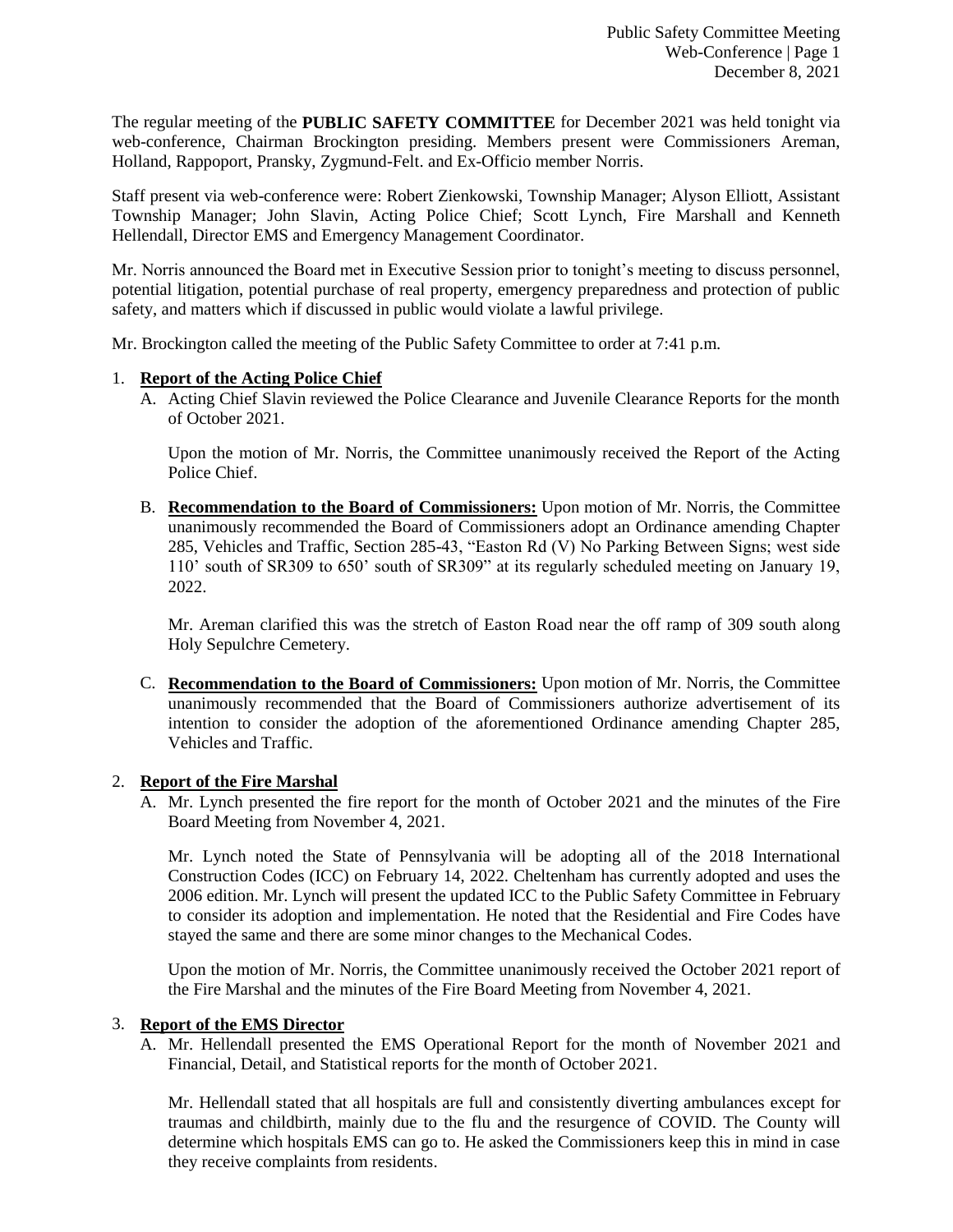Mr. Hellendall also said that ambulance squads are experiencing a major staffing crisis across the country, especially in Pennsylvania. If there were not two Paramedics out with injuries, EMS would have a full staff. Mr. Hellendall said that now more than ever, it is important for Cheltenham to maintain its own EMS so the Township can continue to provide excellent response rates. This past weekend, Emergency Medical Services outside the Township did not have Paramedics, so Cheltenham covered the big calls. He noted that there will be significant changes in 2022, with possible funding coming from the State and County.

Upon the motion of Mr. Norris, the Committee unanimously received the Report of the EMS Director.

# 4. **Report of the EMA Director**

A. Mr. Hellendall informed the Committee that Ms. Kirschner and others have been working on grants for the 2020 Civil Unrest Events and Hurricane Ida. The Township has received \$136,000 for the Civil Unrest, enabling the Township to recover all Police overtime costs. Ms. Kirschner is currently working with various departments on Hurricane Ida expenses and the Township is expected to recover all funds, including the stream washout along Tookany Creek Parkway and the damage to the Police gun range. Lower Providence will be paying the Township directly for services.

Upon the motion of Mr. Norris, the Committee unanimously received the Report of the EMA Director.

# 5. **Old Business**

A. Discussion on Zoning Hearing Board Appeal #21-3687, TKO Installations, Inc. for 2401 Cheltenham Avenue (Greenleaf at Cheltenham Mall) to construct a drive-up ATM kiosk.

Augusta O'Neill and Matthew McHugh, Attorneys, spoke about the application presented to the Zoning Hearing Board and concerns regarding safety. Ms. O'Neill had spoken with Acting Chief Slavin before the first meeting and stated there were no particular safety risks posed by the drivethru ATM as opposed to any other traditional ATM. There is already a drive-thru ATM in the Township at the Cedarbrook Shopping Center. Acting Chief Slavin interjected that when they spoke the first time, it was very general and there were no specifics. Prior to the second call with Ms. O'Neill, Acting Chief Slavin received a copy of the application and noted he did have concerns about safety given its proximity to Philadelphia and its location with respect to the sidewalk because of foot traffic.

Tom Reilly, TKO Installations, spoke about the design and safety of the kiosk, stating it would be a controlled environment with lighting, cameras recording the customers and the vehicle license plates, and good visibility where customers can see around the kiosk. Chase Bank will monitor the cameras and contact 911 if there is an issue.

Mr. Zienkowski brought up concerns regarding large truck parking in that area blocking line of sight. He also noted that the rendering presented last week was a stock drawing of the area and did not provide sufficient information about the site allow for sufficient review.

Ms. O'Neill stated the shopping center is being sold and would like the Township to give the new owner the opportunity to prove that it can improve conditions at the shopping center. Mr. Holland suggested that he, Ms. O'Neill, Chief Slavin, and Mr. Zienkowski meet after the sale goes through to discuss safety concerns, then bring this back to the Zoning Hearing Board for another review.

Upon the motion of Mr. Brockington, the Committee with a 6-0-1 vote, recommended the applicant continue the approval process and engage in conversations with the Acting Police